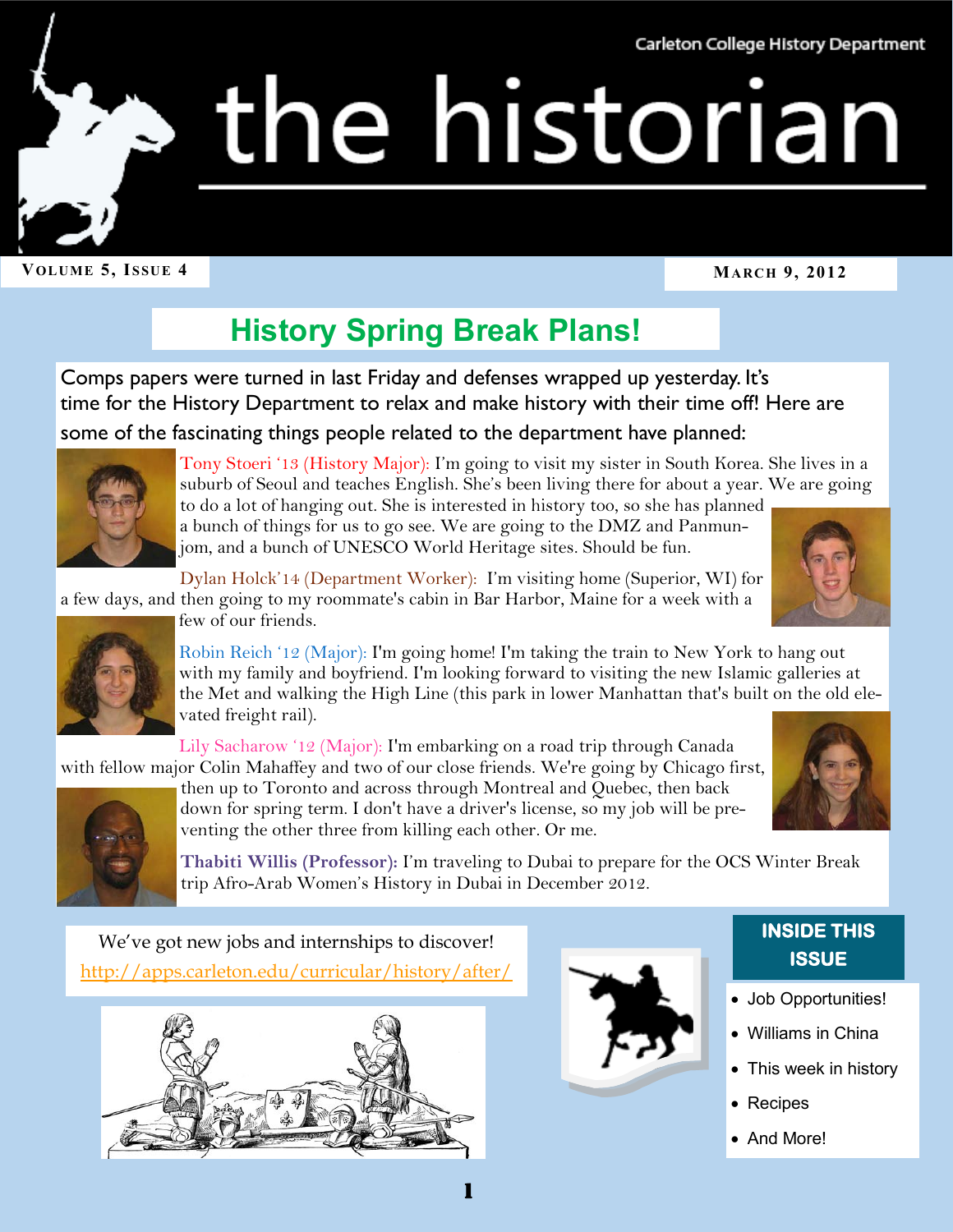#### *Alumni Updates:*

I'm writing to share a job listing that may be of interest to Carleton History alumni of the History Department and beyond. [The nonprofit organization,](http://www2.facinghistory.org/Campus/Jobs.nsf/opencareers/2005E648EB0C76CA852579A00000287B?opendocument) Facing History and Ourselves, [is seeking a De](http://www2.facinghistory.org/Campus/Jobs.nsf/opencareers/2005E648EB0C76CA852579A00000287B?opendocument)velopment Assistant. This organization offers teachers professional development support to integrate themes of civic engagement, social responsibility and tolerance into their classrooms. I have been a part of Facing History for nearly five years as a member of the development (fundraising) staff, and would highly recommend the organization as an employer to any fellow Carls.

The need to fill the position is urgent. Please contact me with any questions. **Please feel free to refer interested students directly to me at [eleanorperrone@](mailto:eleanorperrone@gmail.com)gmail.com.**

Please of course feel free to refer to our [Careers & Internships page](http://www2.facinghistory.org/campus/jobs.nsf/careers?ReadForm) for job postings in Facing History offices in other cities.

Regards, Eleanor Perrone '04

#### **Charlie Cogan '82 recalls the old way questions were chosen for History**

**Comps:** In the olden days, there used to be an option where you could choose your own questions. I chose really hard ones (i.e. wrote them myself, I think they call that giving you enough rope to hang yourself) and then could only finish one of them in five hours because they were so darn broad no one could answer five of them in five hours. At least, I couldn't.

The committee recommended that I pick one of the five and write a 40-page paper and I did mine on "Chivalry in History and Historiography" and it was pretty good. I think they said that if I had



actually done it when I was supposed to, and not submitted it the following December, it might have been in the competitive range for distinction. Or, are my memories now being tinted by rose-colored alumni glasses? It's been more than a quarter of a century .

#### *Meanwhile, in China….*

Harry Williams, Laird Bell Professor of History, made two presentations February 14 at the "Critical Incidents" poster session of the U.S. Fulbright Lecturer Spring Orientation in Xiamen, China. At the Beijing American Center/U.S. Embassy, he gave a public lecture February 23 on "Is Barack Obama Martin Luther King's Dream? Or, of a President and a Prophet." On February 24, he and U.S. Ambassador Gary Locke gave prepared remarks at the American Center on "Martin Luther King, Jr. and the Civil Rights Movement in the United States" during a roundtable with Chinese bloggers and other opinion leaders.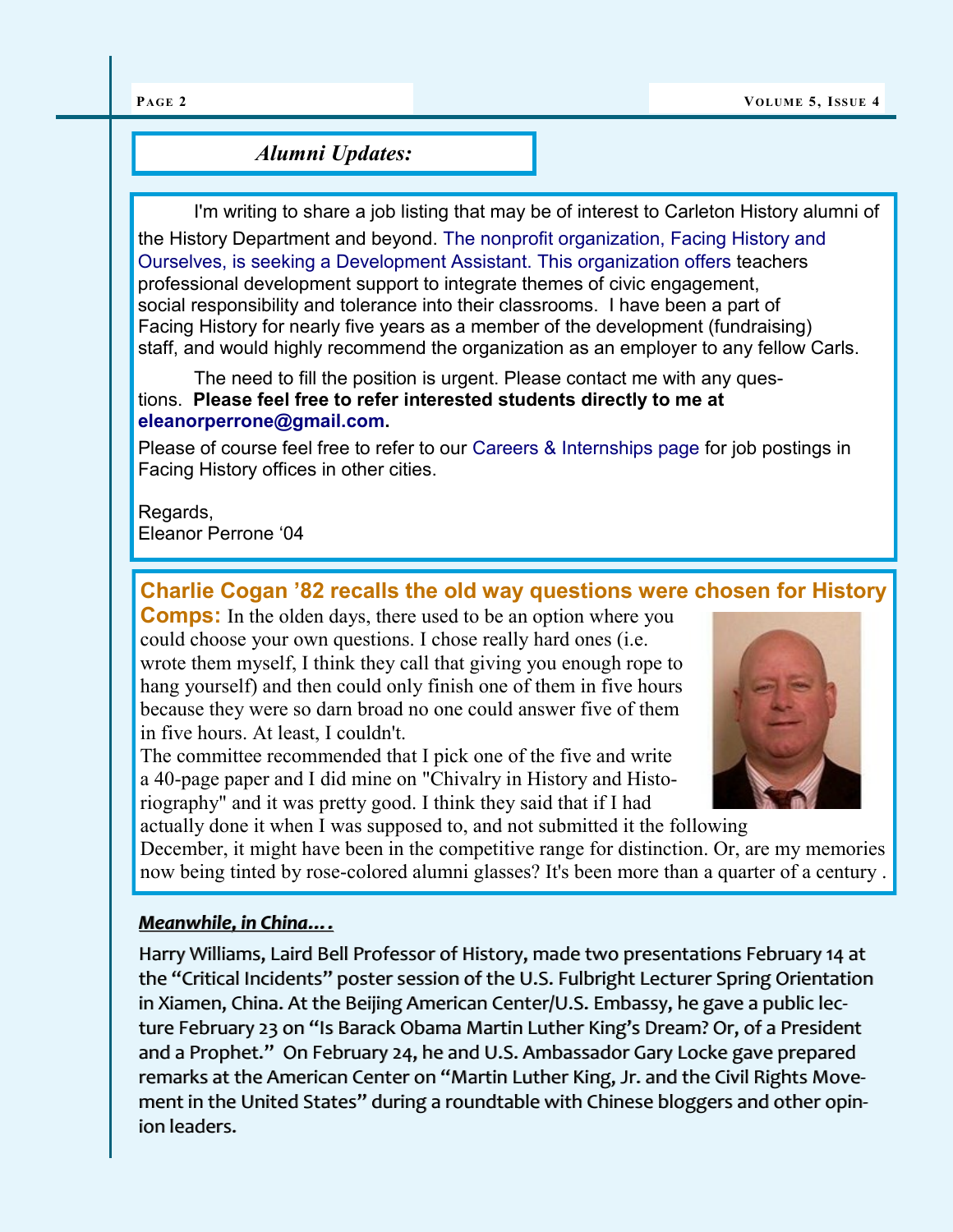I'm writing to tell you about the **Environment America Fellowship Program**. **We are currently hiring!** Even if you're not a senior, we are hiring **summer interns** all over the country.

Environment America is a federation of 29 state-based environmental groups. Each year, Environment America hires passionate, talented and committed college graduates to join our two-year Fellowship Program.

You can learn more here: [http://www.environmentamerica.org/jobs/available](http://www.environmentamerica.org/jobs/available-positions/fellowship-program)-positions/ [fellowship](http://www.environmentamerica.org/jobs/available-positions/fellowship-program)-program

And you can apply by sending your resume to me at

[mhesterberg@environmentamerica.org](mailto:mhesterberg@environmentamerica.org)

And if you're not a senior yet, check out our **internship program**. You can learn more about our internship program by getting in touch with me or looking at our website: [http://jobs.environmentamerica.org/page/amr/internships](http://jobs.environmentamerica.org/page/amr/internships-make-difference)-make-difference. Sincerely,

Michelle Hesterberg

# *Check out the following opportunities:*

Mount Holyoke's accelerated coed Master of Arts in Teaching program allows aspiring middle and secondary school teachers to earn a master's degree and initial licensure in History in eleven months.

We are working in collaboration with Expeditionary Learning (EL), a project-based teaching model developed out of the Harvard Graduate School of Education and Outward Bound. EL has an extraordinary track record of transforming schools—and of training teachers to achieve exceptional results in the classroom. EL works with a network of 160 schools across the country, including the Springfield Renaissance School, an urban public middle and high school that has achieved 100% college acceptance among its first two graduating classes.

Details of the program can be found on our [website.](http://clicks.gotoextinguisher.com/trkr/?c=2033&g=2752&u=f491da998885b37b05516e9e3f2ebd34&p=4d6e09e61b8610dcf8f248274dc41369&t=1) Please feel free to contact me directly with questions at lcarlisl@mtholyoke.edu or [\(413\) 538](callto:(413)%20538-2189)-2189.

#### **NEWLY AVAILABLE at Gould Library,**

13,000 online videos at Academic Video Online. Films and documentaries in all academic subjects including political campaign commercials, opera performances, historical newsreels, plays, and everything else. Access directly at: <http://vasc.alexanderstreet.com.ezproxy.carleton.edu/> Some materials are indexed in Bridge, the online library catalog, but the only way to really know what's in the collection is to dive in and start searching or browsing to find something useful for student research, scholarly work and teaching. All videos can be linked to or embedded in eReserves or Moodle. You can easily make playlists or clips of videos to share with others. Please contact Matt Bailey mbailey@carleton.edu if you have any questions about the content or about access or use of this new collection.